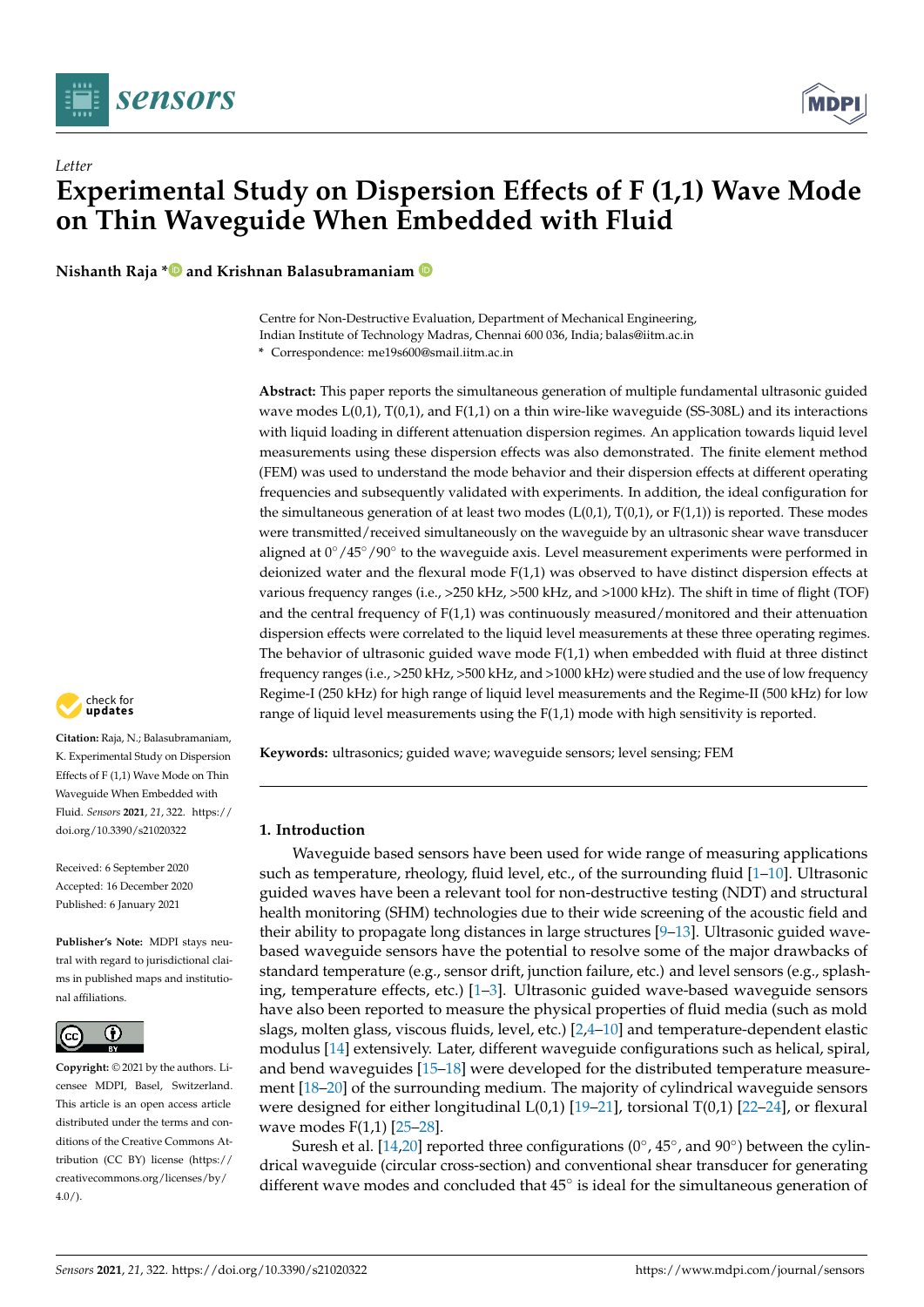two modes  $(L(0,1))$  and  $T(0,1)$ . He further explored this technique for simultaneous elastic moduli (E&G) measurement at elevated temperatures. The 45◦ orientation was further explored and the possibility of transmitting/receiving the fundamental  $L(0,1)$ ,  $T(0,1)$ , and F(1,1) modes simultaneously in pulse-echo mode [28]. This paper analyzes the dispersion behavior of  $F(1,1)$  at three attenuation dispersion regimes (refer to Figure 1) in detail using finite element models and experiments. Furthermore, this effect has also been shown to be applied to waveguide-based fluid level measurements.



**Figure 1.** (**a**) Dispersion curves of 1.00 mm dia SS-308L waveguide in free boundary conditions (phase velocity (Vp) and group velocity (Vg)), [(**b**,**c**)] Vp and Vg at fluid (water) loaded, (**d**) Attenuation plot in water loaded condition.

Finite element method (FEM) studies used ABAQUS 6.12 [29] to study the generation/reception of at least two modes ( $L(0,1)$ ,  $T(0,1)$ , or  $F(1,1)$ ) simultaneously using 0°/45°/90° orientation of the shear vibration with respect to the transducer. The optimum angle for obtaining the maximum displacement of the  $F(1,1)$  mode and its dispersion effect on a straight waveguide in air media and its behavior at varying central frequencies (250 kHz, 500 kHz, and 1000 kHz) have been studied. Experiments in liquid level measurement were also performed from 0 to 100 mm using deionized water (inviscid fluid) to understand the nature of F(1,1) under fluid loading conditions. The detailed FEM observations as well as experimental results are reported in the Secs III and IV.

A trade-off between the required range of level measurement and the resolution of the level sensing in process industries may be controlled by selecting the appropriate operating regime based on the specific application. Additionally, it is also possible (although not in the scope of this manuscript) by simultaneously generating other wave modes viz. either  $L(0,1)$  or T $(0,1)$ , additional physical properties such as temperature and/or rheology of the surrounding fluid can be measured.

#### **2. Background**

# *2.1. Guided Wave in Cylindrical Waveguides*

In cylindrical waveguides, three-mode families, longitudinal (L), flexural (F), torsional (T), exist, and the propagation of cylindrical guided waves in a waveguide is characterized through their material properties, length, frequency, and phase (Vp)/group velocity (Vg). In this study, a stainless-steel wire of 1.00 mm thick was selected as the waveguide on the basis of its non-corrosive nature and its material properties are shown in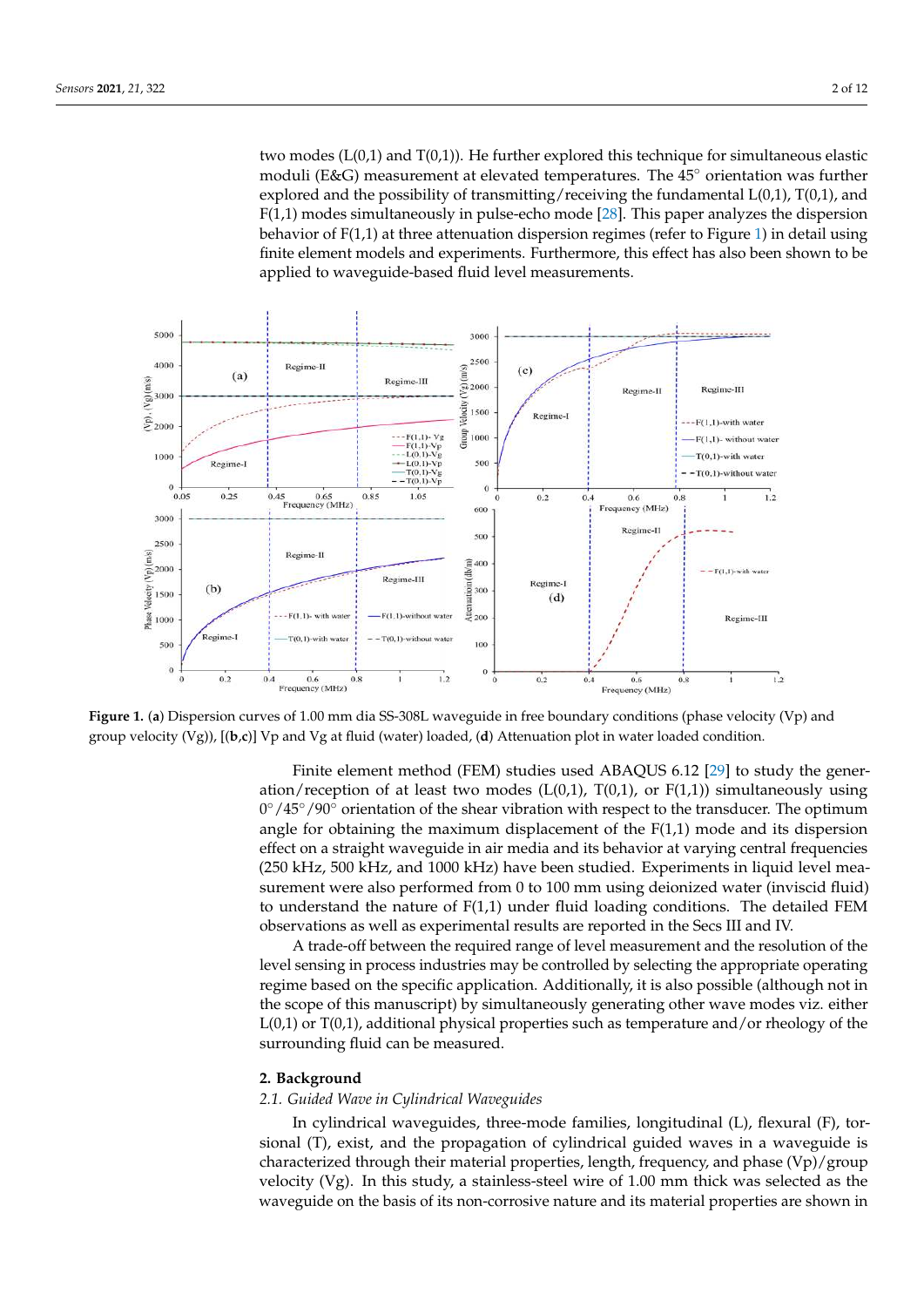Table 1. The phase and group velocity dispersion curve of 1.00 mm SS-308L waveguide and their corresponding attenuation plots were obtained using Disperse [30] and shown in Figure 1. It is worth noting that the dispersion effects are observed primarily for the  $F(1,1)$ mode in the frequency range. From Figure 1d, the attenuation behavior of  $F(1,1)$  can be categorized into three regimes:

**Table 1.** Finite element method (FEM) and waveguide parameters.

| Material                  | <b>Stainless Steel</b>    |  |
|---------------------------|---------------------------|--|
| Grade                     | 308 L                     |  |
| Waveguide Diameter (D)    | $1.00 \text{ mm}$         |  |
| Mass density $(\rho)$     | 7932.00 kg/m <sup>3</sup> |  |
| Young's modulus (E)       | 183.00 GPA                |  |
| Poisson's ratio $(\mu)$   | 0.30                      |  |
| Number of cycles          | 5                         |  |
| Central frequencies (kHz) | 250, 500, 1000            |  |

Regime-I: 0–400 kHz where the attenuation is very small due to the absence of leakage into the fluid. In this regime, the phase velocity of the guided wave is below the fluid velocity.

Regime-II: 400–800 kHz where the attenuation is rapidly increasing (i.e., until 500 dB/m).

Regime-III: above 800 kHz where the attenuation if very high (i.e., above 500 dB/m). In this region, the phase velocity of the  $F(1,1)$  matches the shear velocity of waveguide material.

### *2.2. FEM Simulation Studies*

The FEM analysis was carried out to find an optimal angle of excitation for simultaneously transmitting and receiving at least two fundamental guided wave (GW) modes  $(L(0,1)$  and/or  $T(0,1)$  and/or  $F(1,1)$ ) and to study their mode behavior in straight waveguide configuration when embedded in air and inviscid fluid (de-ionized water) at different immersion rates. The FEM and waveguide parameters are shown in Table 1. Figure 2a shows the snapshot of the FEM model with a cylindrical waveguide with an input signal displacement at the surface of the waveguide oriented along the waveguide axis and Figure 2b shows the input loading perpendicular to the waveguide axis.



**Figure 2.** Snapshot of FEM of the cylindrical waveguide and the input loading. (**a**) Parallel and (**b**) perpendicular to the waveguide axis.

This configuration is schematically shown in Figure 3a which shows the shear transducer with three possible surface traction configurations (0°, 45°, and 90° w.r.t axis of the cylindrical waveguide). Figure 3a shows the A-Scan signals of a straight waveguide with an input signal displacement at the surface of the waveguide oriented along the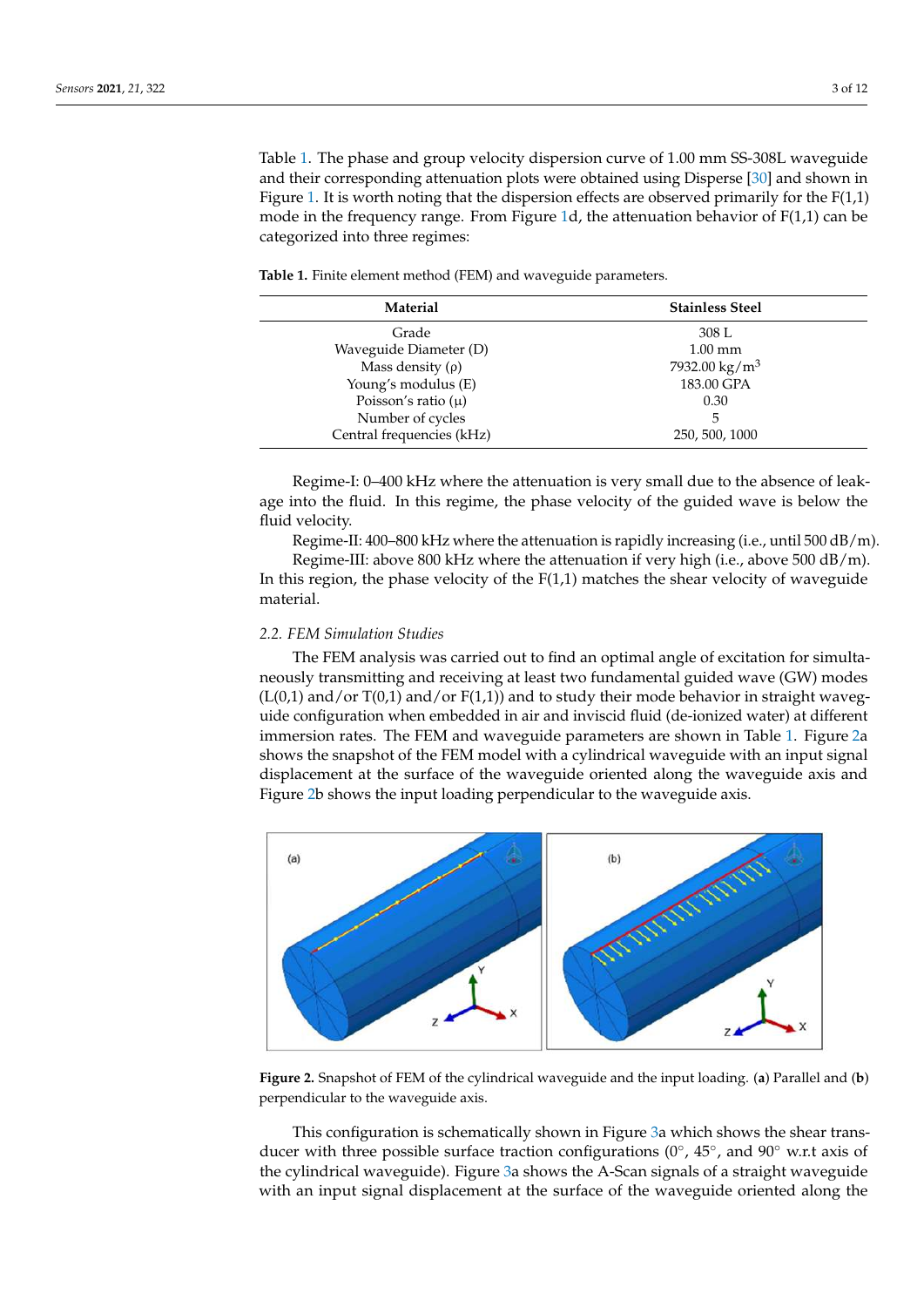waveguide axis (0°). Figure 4a presents the angle of excitation perpendicular to the axis of the waveguide  $(90^{\circ})$ .

Figures 3b and 4b show that at least two wave modes are simultaneously excited/ received L(0,1) and F(1,1) at 0° configuration and T(0,1) and F(1,1) at 90°. In addition, FEM studies have also been conducted at a different angle of excitation from 0° to 90° to find the optimum angle to achieve the maximum displacement of the  $F(1,1)$  mode. The obtained A-Scan signals are shown in Figure 5, it was observed that the 45° excitation provides the maximum displacement of the F(1,1) mode and 0 $^{\circ}$  configuration for L(0,1) and 90 $^{\circ}$  for T(0,1), respectively.



**Figure 3. (a)** Shows the shear transducer orientation (0°) to the waveguide axis (**b**) and the reflected A-Scan signals from FEM simulations with  $L(0,1)$  and  $F(1,1)$ .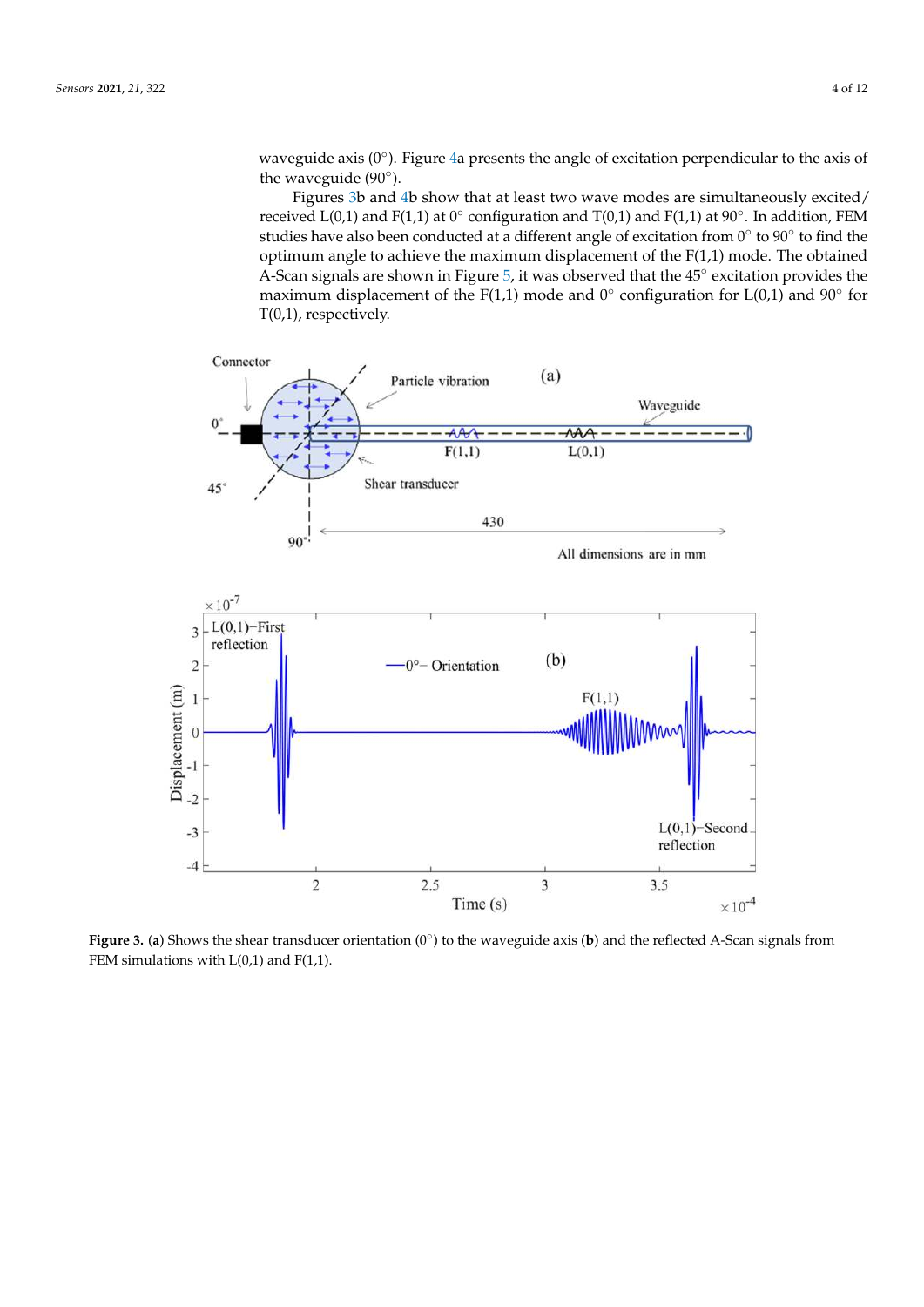

**Figure 4. (a)** Shows the shear transducer orientation (90°) to the waveguide axis (b) and the reflected A-Scan signals with  $T(0,1)$ , and  $F(1,1)$ .



**Figure 5.** Signals acquired at different angles of excitation (0◦–90◦ ).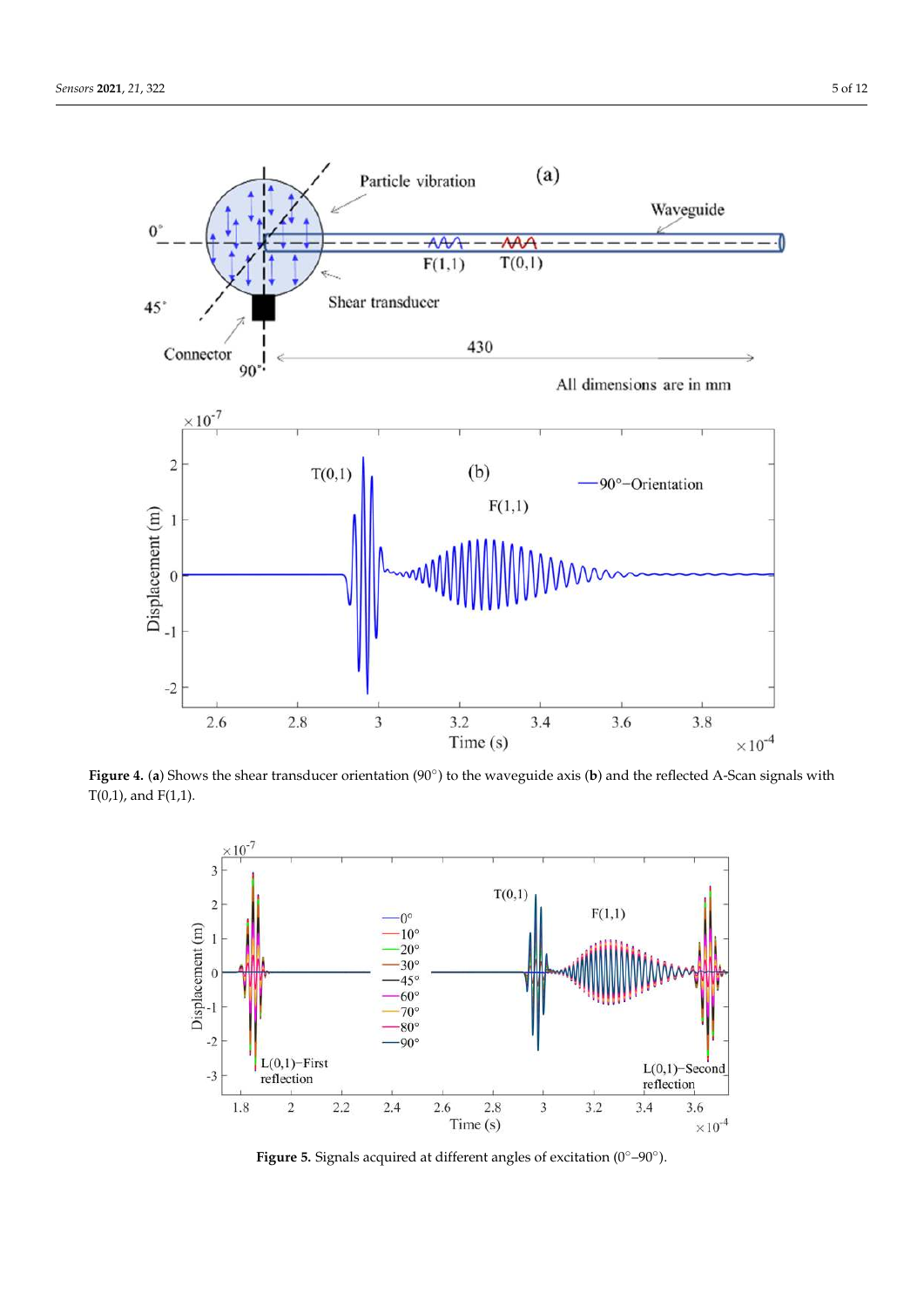The FEM simulations were further continued with the  $45^{\circ}$  excitation and the L(0,1),  $T(0,1)$ , and  $F(1,1)$  modes were studied. Here, the wire-like waveguide was loaded with water (e.g., 0 mm, i.e., air medium and 100 mm, i.e., water) at different central frequencies (Regime-I (250 kHz), Regime-II (500 kHz), Regime-III (1000 kHz)). In order to compare the relative behavior of the three modes in the three regimes using the FEM results, the A-Scan for three different frequencies viz. 250 kHz, 500 kHz, and 1000 kHz for a fluid loading of 100 mm was analyzed and summarized in Table 2. The obtained A-Scan signals are illustrated in Figure 6a,c,e and the corresponding time-gated Fast Fourier Transform (FFT) of the  $F(1,1)$  mode is shown in Figure  $6b, d, f$ . Based on the dispersion curves provided in Figure 1, the following observations can be inferred from Figure 6.

- (a) The F(1,1) mode is relatively more sensitive to the surrounding inviscid fluid media compared to  $L(0,1)$  and  $T(0,1)$  across the three regimes.
- (b) The L(0,1) wave mode remains non-dispersive at 250 kHz and 500 kHz and becomes dispersive when operated at 1000 kHz.
- (c) T(0,1) remains non-dispersive across these regimes.
- (d) In the low attenuation region (Regime-I), the  $F(1,1)$  mode exhibits significant time of flight (TOF) shift (refer to Figure 6a) and negligible changes in signal amplitude and peak frequency (refer to Figure 6b)
- (e) In Regime-II, significant amplitude drop and TOF shift was noticed in F(1,1) modes (refer to Figure 6c) and notable peak frequency shift were observed (Figure 6d).
- (f) It was noticed in Regime-III that the attenuation (amplitude drop) of the  $F(1,1)$  mode is predominant when compared to the TOF and frequency shift (refer to Figure 6c). The velocity of  $F(1,1)$  also matches with the  $T(0,1)$  velocity; hence, the extraction of FFT of (F1,1) is carried out in the region marked in Figure 6e.
- (g) Additionally in the Regime-III, the peak frequency of  $F(1,1)$  is around 700 kHz (refer to Figure 6f).
- (h) All three wave modes follow the dispersion curve results across these regimes.

The FEM results of the F(1,1) mode are validated using experiments and reported in detail in the next section.

| <b>Operating Frequency</b> | <b>Frequency Shift</b> | <b>TOF Shift</b> | <b>Amplitude Drop</b> |
|----------------------------|------------------------|------------------|-----------------------|
| Regime-I                   | F(1,1)                 | F(1,1)           | $L(0,1)$ , $F(1,1)$   |
| Regime-II                  | F(1,1)                 | F(1,1)           | $L(0,1)$ , $F(1,1)$   |
| Regime-III                 |                        | F(1,1)           | $L(0,1)$ , $F(1,1)$   |

**Table 2.** Response of three-wave mode to inviscid fluid loading at different operating frequency regimes.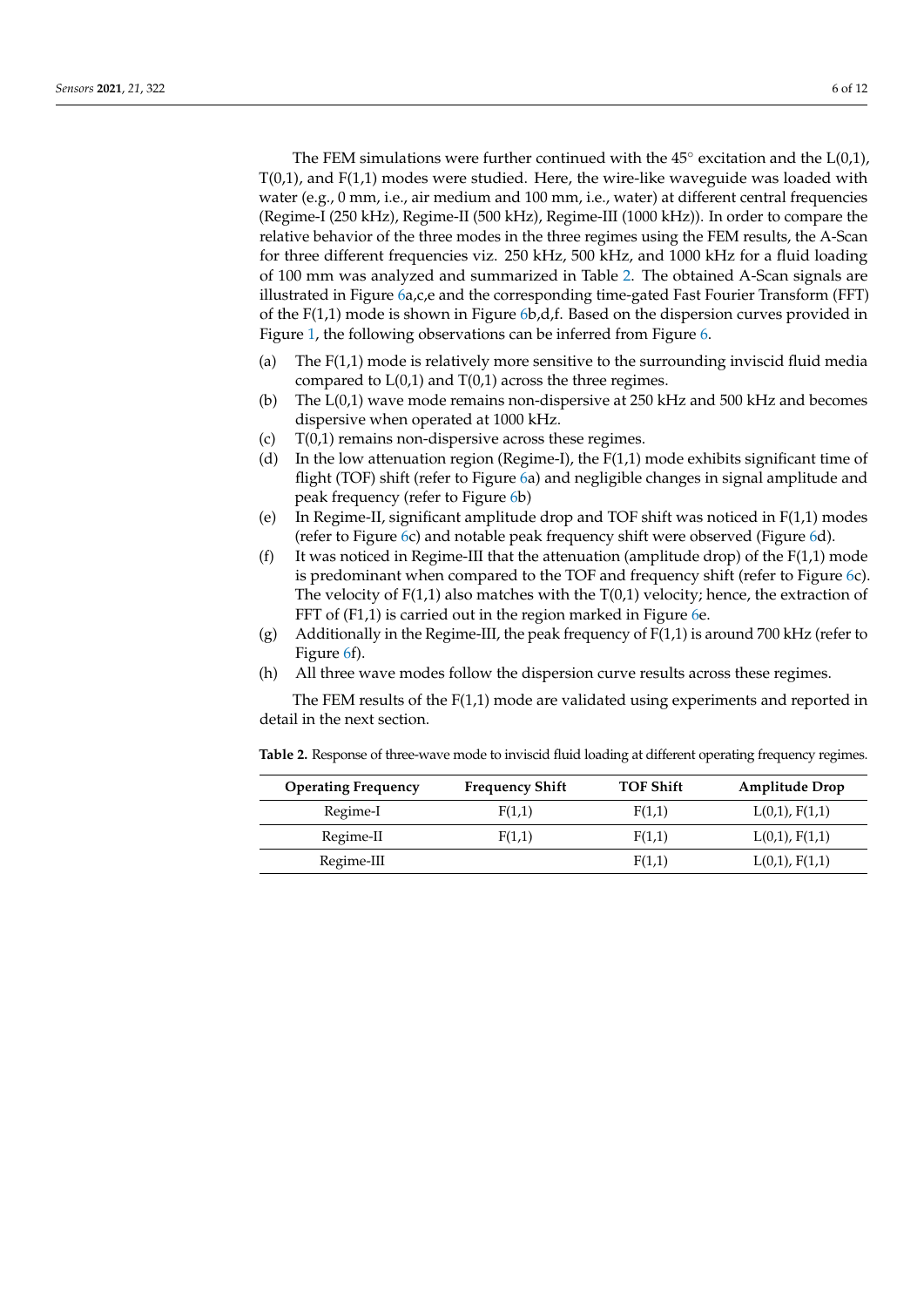$\times 10^{-6}$ 

 $0<sup>4</sup>$ 

ement (m)

 $\frac{1}{2}$ 

L(0.1) First reflection

 $\overline{2}$ 

 $3\frac{\times 10^{-7}}{1}$ 

Displacement (m)

 $\theta$ 

 $\ddot{2}$ 

 $-3$ 

 $1.8$ 

 $2.5$ 

L(0,1) First reflection

 $2.2$  $2.4$ 

 $T(0,1)$ 

 $\overline{3}$ 





**Figure 6.** A-Scan signals at the frequencies of (**a**) 250 kHz, (**c**) 500 kHz, and (**e**) 1000 kHz at a 45◦ angle of excitation and their corresponding FFT plots of F(1,1) at (**b**) 250 kHz, (**d**) 500 kHz, and (**f**) 1000 kHz.

# **3. Experimental Setup and Validation**

The previously reported experimental setup [28] was used for level measurement experimentation and the device schematic is shown in Figure 7. During experiments, the 1 mm stainless steel waveguide (SS-308L) was vertically positioned and the shear transducer was attached at one end and the other end was immersed in the liquid container (with 0–100 mm range and 1 mm accuracy) for level measurement trials. The PZT based shear transducer (Panametrics V150—250 kHz/V151–500 kHz/V153–1000 kHz) was attached at an angle (90◦ ) to the surface of the waveguide as shown in Figure 7 to transmit/receive the desired wave modes (T (0,1) and F (1,1)) simultaneously in pulse-echo mode. This  $90^\circ$ arrangement was investigated for fluid level measurement, and their response to various frequency ranges (viz. 250 kHz, 500 kHz, and 1000 kHz) was examined. To transmit and receive the signals an ultrasonic pulser/receiver (Olympus NDT PR 5077 Pulser/Receiver) and a DAQ (Picoscope 5242D) with a sampling rate of 400 MHz was used. A very thin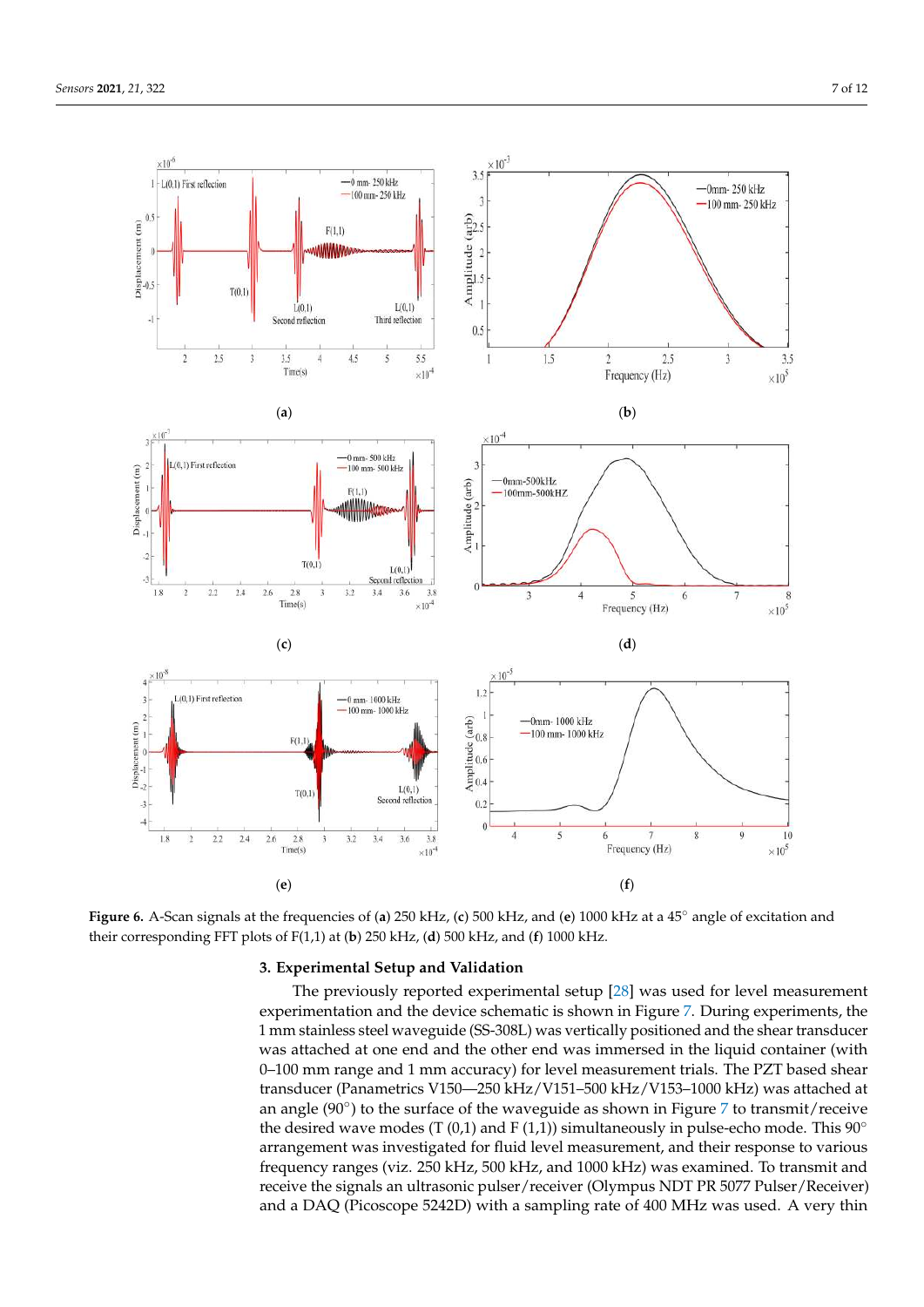film of an ultrasonic couplant (viscous silicone) was used between the waveguide and the transducer to establish proper contact and avoid the air gap. Using a mechanical fixture, the normal force between the waveguide and the transducer was optimized in order to maximize the amplitude of the  $F(1,1)$  mode using trial-and-error. This configuration was used for all experiments reported here.



**Figure 7.** Experimental setup schematic for level measurement experiments.

#### **4. Results and Discussion**

The initial A-Scan signal was acquired with the waveguide in air medium (0 mm), and in an inviscid fluid medium (water, 100 mm) and their corresponding A-Scan signals at different frequencies regimes are shown in Figure  $8a$ , c, e. The  $F(1,1)$  wave mode shows sensitivity to change in inviscid fluid level in both TOF and amplitude, while the T(0,1) mode shows only change in amplitude. The  $F(1,1)$  mode is preferred over the  $T(0,1)$  mode because the TOF measurements are more reliable compared to the amplitude-based measurements. In addition, the relative change in amplitude for the  $F(1,1)$  mode is significantly more when compared to the T(0,1) mode in Regime-II (500 kHz) and III (1000 kHz).

Subsequently, using time gates, the  $F(1,1)$  modes were evaluated in the time domain and their frequency spectrums were plotted and shown in Figure 8b,d,f. From the experimental results, the following observations were made of the  $F(1,1)$  mode:

- a. At 250 kHz (Regime-I), negligible change in peak frequency and signal leakage to the surrounding medium is minimal, but significant change in TOF was noted.
- b. Whereas in 500 kHz (Regime-II), significant change in TOF and peak frequency shift and signal leakage to the surrounding medium was noted. This is mainly due to the attenuation dispersion effects of F(1,1) at this operating frequency regime.
- c. Finally, at Regime-III (1000 kHz), the attenuation and the wave leakage of F(1,1) to the fluid medium is higher when related to Regime-I and -II and merges with the  $T(0,1)$ , since both the  $F(1,1)$  and  $T(0,1)$  velocity matches at this operating frequency.
- d. It was also noticed at Regime-III (1000 kHz) that the frequency of the  $F(1,1)$  mode was around 800 kHz.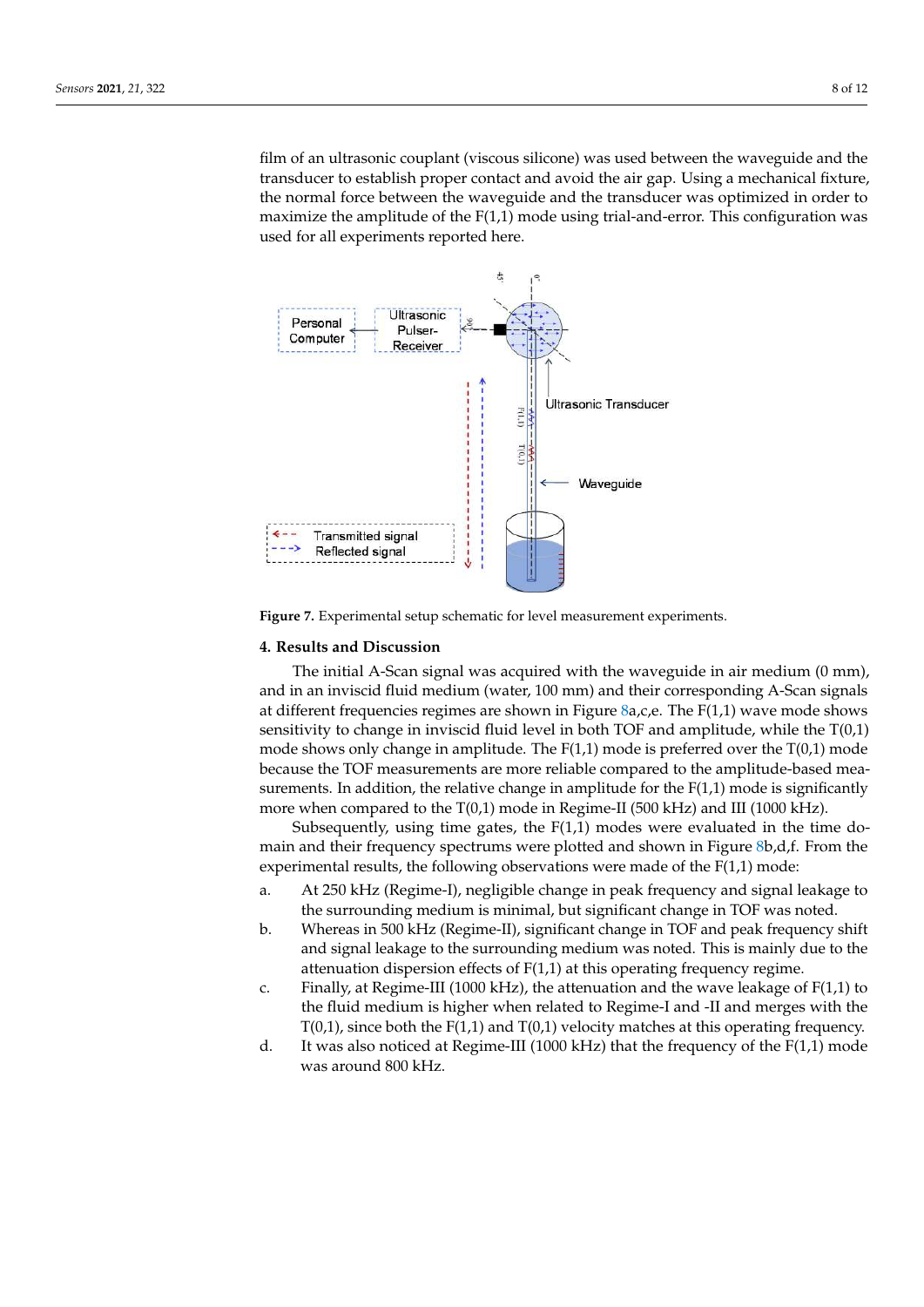

**Figure 8.** Obtained A-Scan signal at 0 cm and 10 cm fluid loading at the frequencies of (**a**) 250 kHz, (**c**) 500 kHz, and (**e**) 1000 kHz and their corresponding FFT plots at (**b**) 250 kHz, (**d**) 500 kHz, and (**f**) 1000 kHz.

The response of  $F(1,1)$  at each level of immersion are shown in Figure 9. It was observed that at 250 kHz (Regime-I), the TOF shift was found to be optimum for level sensing, whereas in 500 kHz (Regime-II), both the change in TOF and peak frequency shift were found to be higher. Finally, at Regime-III (1000 kHz), the drop in amplitude and the change in TOF were found to be optimal for level measurement.

The experimental results match with the FEM observations. However, owing to its better sensitivity/dispersive nature, the  $F(1,1)$  mode is appropriate for accurate level sensing and effective for a wide-range of level measurement, i.e., to measure the level with high accuracy and sensitivity. Regime-II is preferred (TOF shift— $(0.196 \mu s/mm)$ , frequency shift—(1.6 kHz/mm), and amplitude drop—(0.067/mm)); however, the range of measurement is limited to only to 100mm. Nevertheless, if the range of measurement is higher than 100mm, then Regime-I is preferred (TOF shift— $(0.029 \,\mu s/mm)$ , frequency shift—(0.1 kHz/mm) and amplitude drop—(0.083/mm)).

In contrast, the  $L(0,1)$  and  $T(0,1)$  modes exhibit limited sensitivity/dispersive natures and could be employed for very long-range level sensing trials. However, the choice of the wave mode and its optimum operating frequency would rely on the application.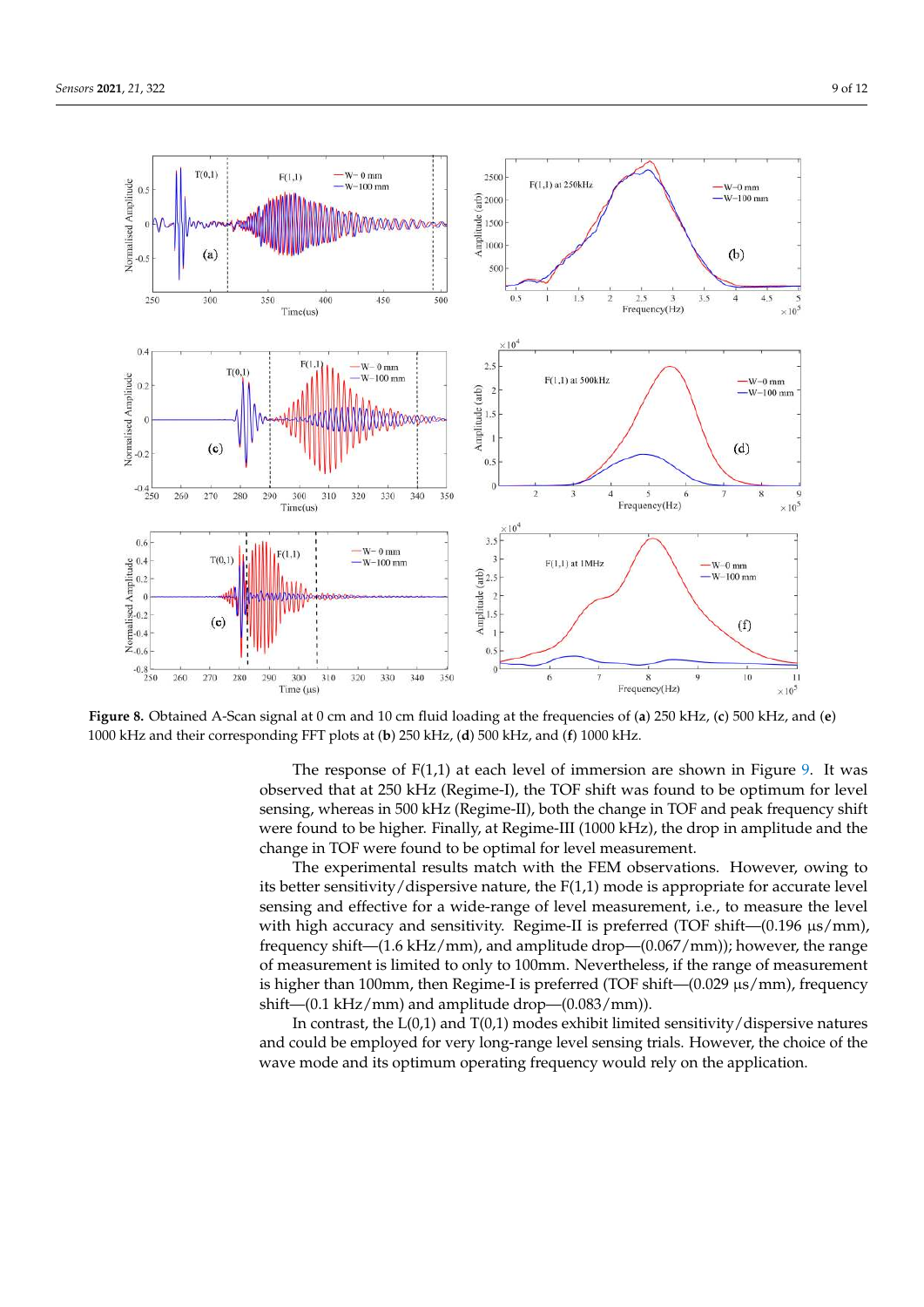

δ **Figure 9.** Illustrates the (**a**) shift in peak frequency, (**b**) change in time of flight (δTOF), and (**c**) drop in amplitude of F(1,1) wave modes at different fluid levels in Regime-I (250 kHz), Regime-II (500 kHz), and Regime-III (1000 kHz).

## **5. Repeatability Experiments**

The level measurement experiments were repeated using a 1mm waveguide (SS-308L) with an operating frequency of 250 kHz (Regime-I) for multiple trials to validate the repeatability of this technique. The range of measurement was fixed at 12 cm and the results were obtained at each level of immersion. From the earlier results, it was observed that the change in time of flight ( $\delta$ TOF) and drop in amplitude was found to be dominant in Regime-I; hence, the response of F(1,1) at each level of immersion are monitored and shown in Figure 10. From Figure 10, it is evident that the data was found to be consistent and confirmed to be repeatable with an error percentage less than 2.5%. The obtained results follow the same pattern of the previous results reported in Figure 9. Combined with a calibrated curve of the  $\delta$ TOF against the liquid level, it will be possible for monitoring the rapid changes in fluid level with more precision and accuracy.



**Figure 10.** (a) Change in time of flight (δTOF) and (b) drop in amplitude of F(1,1) wave modes at different fluid levels in Regime-I (250 kHz) for different trials.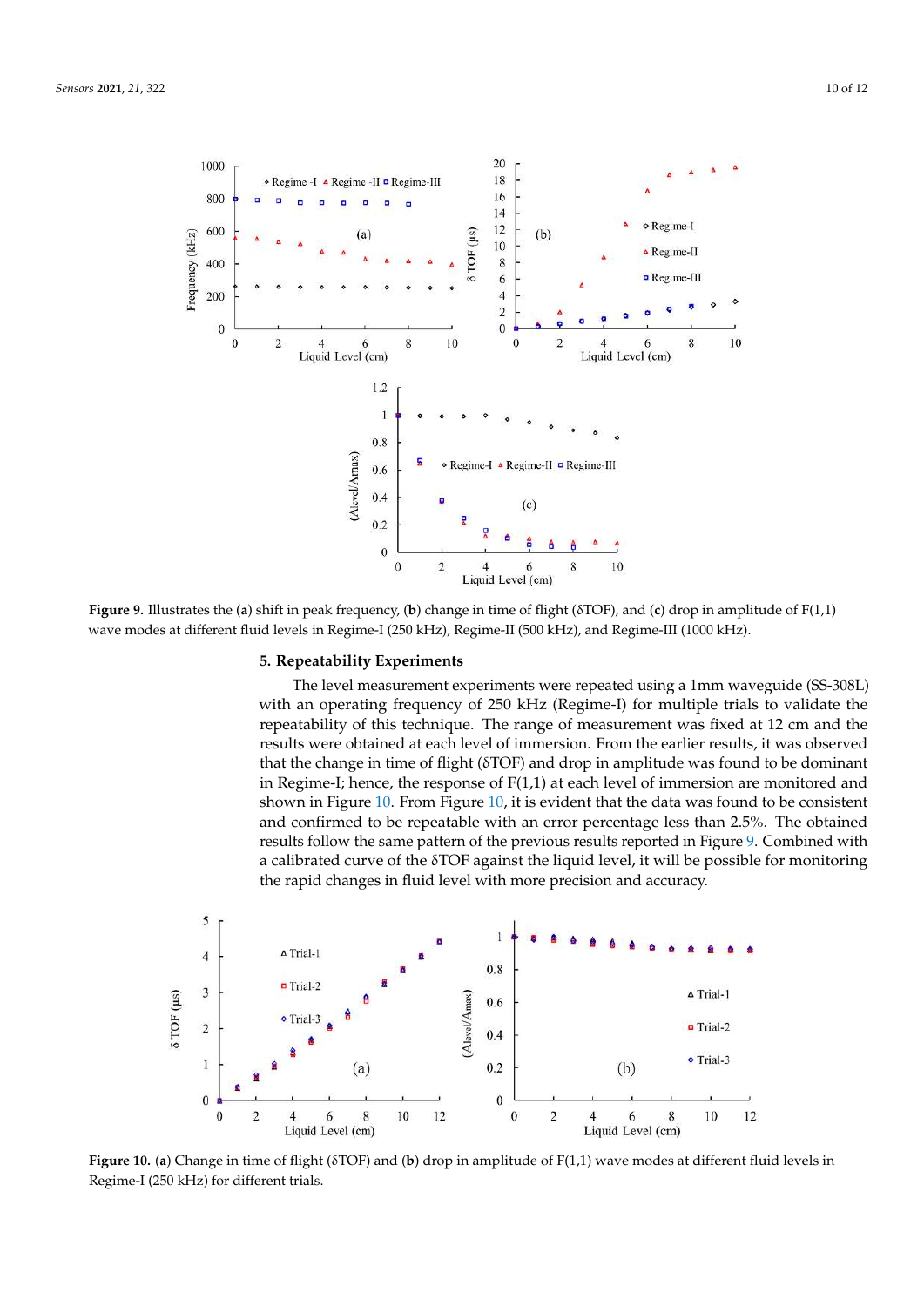## **6. Conclusions and Future Work**

This paper reported the optimum configuration for simultaneous generation/reception of at least two fundamental guided wave mode (L(0,1), T(0,1), or F(1,1)) using  $0°-90°$  orientation to the axis of the waveguide. Subsequently, the dispersive effects of  $L(0,1)$ ,  $T(0,1)$ , and F(1,1) were studied at multiple dispersion attenuation regimes (Regime-I (250 kHz), Regime-II (500 kHz), and Regime-III (1000 kHz)). The results obtained from FEM and the experimental results confirm the possibility of using a waveguide sensor based on the F(1,1) mode for applications such as liquid level measurement. The key contribution of this paper are:

- a. The use of highly sensitive F(1,1) mode-based level sensing approach that has not been reported elsewhere.
- b. The exploitation of F(1,1) at three distinct frequency ranges (i.e., >250 kHz, >500 kHz and >1000 kHz) was studied and validated by FEM and experimental results.
- c. The use of Regime-I for higher range of measurements and Regime-II for lower range of measurements with high sensitivity is discussed.

The liquid level can be estimated by tracking the major variations in TOF (Regime-I  $(0.032 \text{ us/mm})$ , Regime-II $(0.196 \text{ us/mm})$ , and at Regime-III  $(0.033 \text{ us/mm})$  and frequency shift (Regime-I  $(0.1 \text{ kHz/mm})$ , Regime-II  $(1.6 \text{ kHz/mm})$ , and at Regime-III  $(0.4 \text{ kHz/mm})$ ). Taking advantage of the  $F(1,1)$  mode's three regime behavior, our recommendation is as follows,

- a. For measurement of level with high sensitivity but low range, the Regime-II is preferred. For example in the case demonstrated an excellent sensitivity in TOF shift—  $(0.196 \,\mu s/mm)$  and Frequency shift— $(1.6 \,\text{kHz/mm})$ , can be achieved, however the range of measurement is limited only to 100mm approximately.
- b. For measurement of level with lower sensitivity but higher range, the Regime-I is preferred. For example in the case demonstrated an acceptable sensitivity in TOF shift— $(0.029 \mu s/mm)$  and frequency shift— $(0.1 \text{ kHz/mm})$ . However the range of measurement can be extended to more than 1000 mm.

Our results demonstrate that TOF shift is the best indicator for  $F(1,1)$  based level sensing and this is a versatile technique for accurate level measurement in various complex industrial environments and applications. During industrial integration, more care should be taken to build a fixture that is more robust in order to rigidly connect the waveguide to the transducer and to preserve the alignment between the transducer and the waveguide axis constantly. This work can be further extended to simultaneously measure the fluid temperature and level, where the fluid temperature can be calculated using one wave mode while the level can be estimated using the other wave mode.

**Author Contributions:** N.R. designed the experimental setup, Carried out the experiments and wrote this paper. K.B. proposed the idea, supervised this research, and helped in Writing-Review & Editing the whole paper. All authors have read and agreed to the published version of the manuscript.

**Funding:** This research received no external funding.

**Institutional Review Board Statement:** Not applicable.

**Informed Consent Statement:** Not applicable.

**Data Availability Statement:** The data presented in this study are available on request from the corresponding author.

**Conflicts of Interest:** The authors declare no conflict of interest.

### **References**

- 1. Bentley, R.E. Long-term drift in mineral-insulated Nicrosil-sheathed type K thermocouples. *Sens. Actuators A Phys.* **1990**, *24*, 21–26. [CrossRef]
- 2. Lynnworth, L.C. *Ultrasonic Measurements for Process Control: Theory, Techniques, Applications*; Academic Press, Inc.: San Diego, CA, USA, 2013.